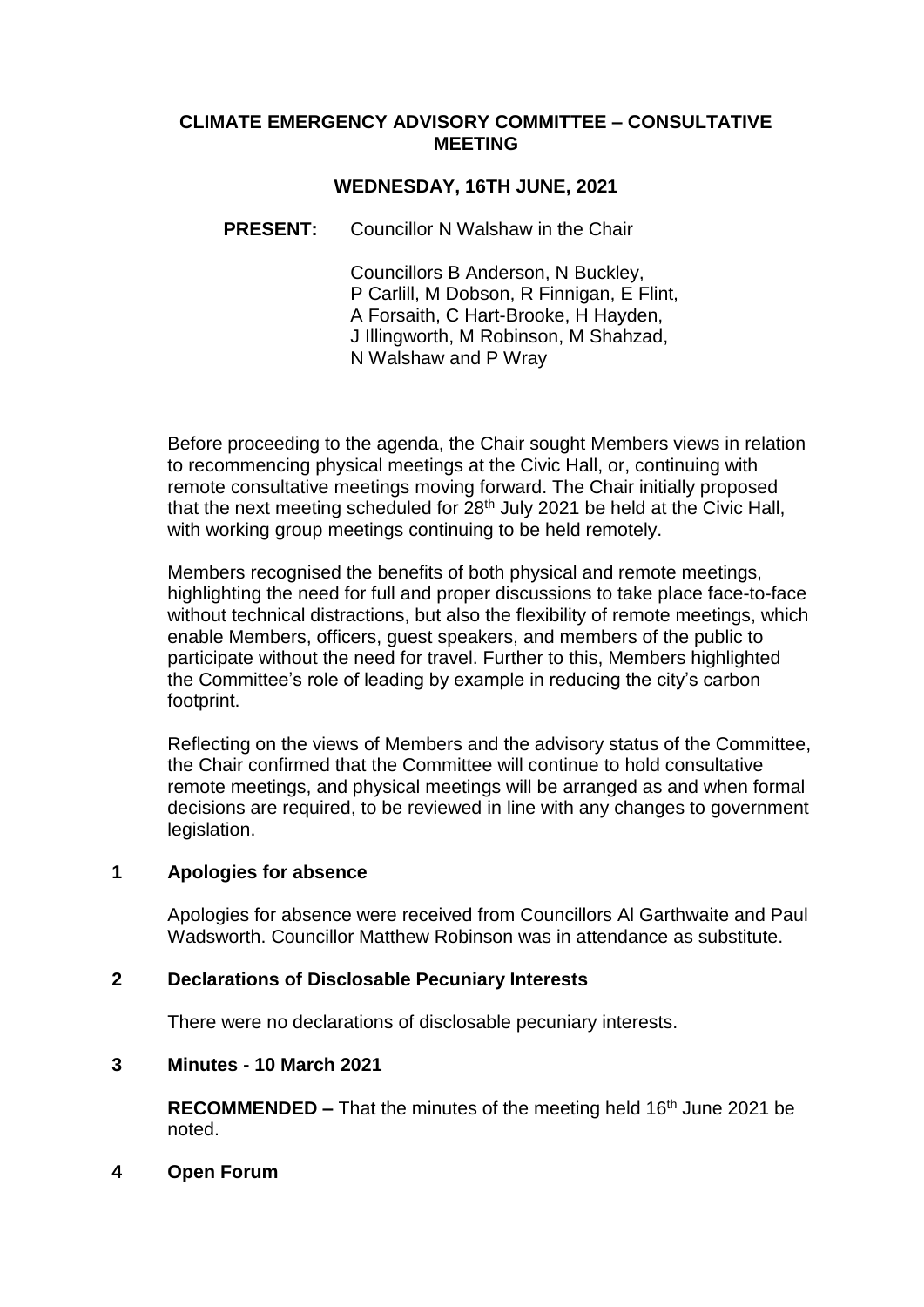Members of the public were asked to submit a video recording of their open forum submission in advance of the meeting.

Two videos were submitted on this occasion.

Our Future Leeds submitted a video, encouraging the development of a single cross-council Climate Emergency action plan, and emphasising the importance of the role of Scrutiny Boards in monitoring the progress of the city's action to reach net zero.

The East of Otley Action Group also submitted a video, outlining concerns in relation to a specific application for a new housing development on the outskirts of Otley, and the impact of such applications on the council's declaration of a Climate Emergency.

Members noted the Committee's role in supporting the development of a Climate Emergency action plan, which will be supported by the working groups and subsequently added to the Committee's forward plan for a formal discussion, whereas the scrutiny of an action plan falls within the remit of the Environment, Housing and Communities Scrutiny Board. In addition, whilst recognising the challenges associated with balancing local climate priorities with national planning legislation, some concerns were raised around the extent to which the climate emergency is prioritised across all council departments. The Chair highlighted the Local Plan Review, taking place through the lens of the climate emergency, as a significant step towards addressing barriers to sustainable practices within the planning system.

Both videos can be viewed [here.](https://www.youtube.com/watch?v=CcPWAXzprXs)

# **5 Working Groups Update**

The Chief Officer for Sustainable Energy and Air Quality, Polly Cook, provided an update to Members on the progress of the working groups to the Committee as follows:

- **Biodiversity and Food** At the most recent meeting, the group received a presentation from Professor Caroline Orfila explaining the current food system and the percentage of calories required by the Leeds' population that is produced in Leeds, along with challenges faced in terms of variety of crops. The group will now focus on developing a Low Carbon Action Plan for food.
- **Planning, Buildings and Energy** The group have recently met to discuss the PAS 2035 (the over-arching document in the retrofit standards framework), which is continuing to cause a number of challenges in terms of delivery within council schemes, and have developed a lobbying position with key asks for national government.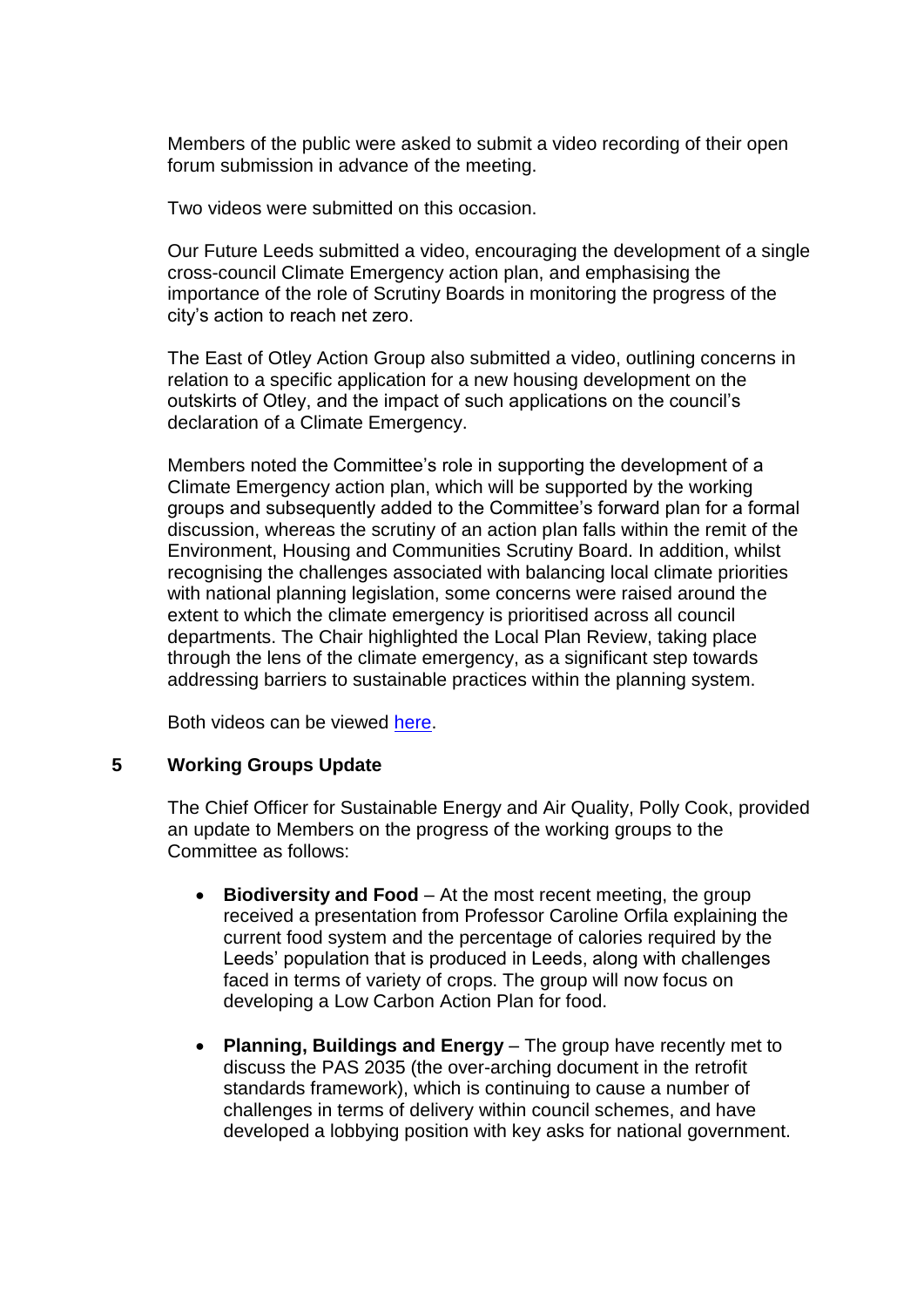**Transport** – The group has not met since the last Committee meeting, and proposals to restructure the working group were discussed later in the meeting.

# **6 Forward Plan 2021/22**

The Chief Officer (Sustainable Energy and Air Quality) submitted a report that provided a proposal for the forward plan for future meetings of the Climate Emergency Advisory Committee, and an opportunity to revisit the structure and work programmes of the working groups.

The Chief Officer (Sustainable Energy and Air Quality) introduced the report and set out the proposal to restructure the current transport working group to include behavioural change, incorporating ongoing work around communications and engagement for transport and climate emergency priorities more broadly. The Chief Officer also sought Members views on any amendments or additions to the proposed meeting scheduled appended to the report. It was also noted that the development of the Carbon Action Plan will be added to the forward plan to be considered alongside the COP26 Adaptation and Resilience Action Plan in September 2021.

Members thanked the Chief Officer for her contributions, and suggested several items of future work of the Committee, including:

- *Zero carbon strategy for wood.* In response to a request, Members were advised that the council's policies for the future use of wood, following significant tree planting schemes, will be added to the agenda of a future meeting of the Biodiversity and Food working group.
- *West Yorkshire Mayor.* Members suggested that the Committee consider inviting the new West Yorkshire Mayor to a future meeting, to discuss her priorities and how the Council can work in partnership to achieve net-zero across West Yorkshire.
- *Funding.* In reference to the funding item to be considered at the next meeting, Members requested that an update be provided in relation to the Climate Bonds Initiative, as well as funding plans of other organisations, such as the West Yorkshire Chamber of Commerce and the Institute of Directors, and other local authorities including Bristol City Council.
- *Relaxed mowing and verge cutting.* In reference to the item scheduled to consider the council's parks and countryside service, Members noted that more communication with parish and town councils is needed for relaxed mowing schedules, to ensure that the most convenient and safe locations are selected throughout the year.

**RECOMMENDED –** That the contents of the report and appendices, along with Members comments, be noted.

# **7 Update on citywide engagement with the Climate Emergency**